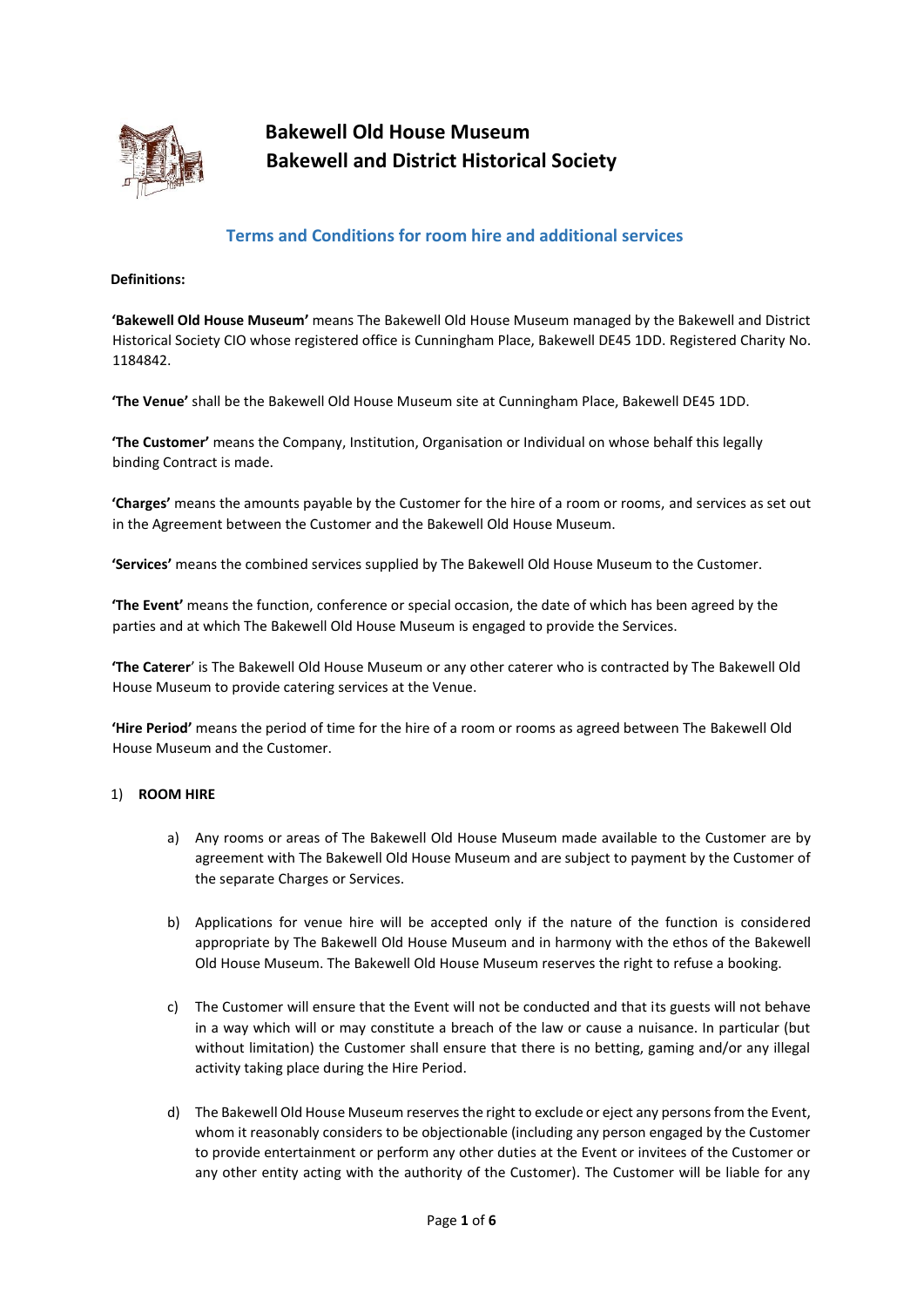liability arising there from and shall indemnify The Bakewell Old House Museum accordingly save where the Customer establishes negligence or bad faith by The Bakewell Old House Museum where the Bakewell Old House Museum and that negligence or bad faith has been brought to the attention of The Bakewell Old House Museum.

- e) At the end of the Hire Period the Customer shall remove from the venue anything which the Customer has brought into the venue for the purposes of or in connection with the Event and shall ensure that all rooms used are clean, undamaged and free from rubbish.
- f) If, in the opinion of The Bakewell Old House Museum, the Customer has failed to comply with clause 1 e) above, The Bakewell Old House Museum may, in place of the Customer but at the Customer's expense (where all reasonable costs incurred shall be claimed as a debt against the Customer), do all that is necessary to comply with that clause.
- g) Items can be sent in 48 hours prior to the event by prior arrangement. All leftover items need to be packed up and collected within 48 hours after the Event has terminated. The Bakewell Old House Museum reserves the right to charge £50 (+VAT) per day (starting on and including the day after the termination of the Event) for storage for items left for over 48 hours within the Venue. The Bakewell Old House Museum reserves the right to dispose accordingly of any items left over after 48 hours and charge £300 (+VAT) for the disposal.
- h) If an entertainment or occasional licence is required, at least 6 weeks' prior written notice will be required and an appropriate charge will be made. The Bakewell Old House Museum reserves the right at its absolute discretion to decline applying for an entertainment or occasional licence.
- i) The Bakewell Old House Museum reserves the right to turn down or cancel the entertainment, if, in the opinion of the Bakewell Old House Museum, the Event is too loud and/or causing disturbance to other users of the Venue and any neighbours of The Bakewell Old House Museum.
- j) The Bakewell Old House Museum reserves the right to withdraw the use of The Bakewell Old House Museum event spaces if, in the opinion of The Bakewell Old House Museum, the Customer has misrepresented the purpose of the booking. The Customer may not sub-let or further offer for hire any accommodation.

## 2) **ATTENDEES**

- a) At the time of booking, the Customer shall provide details of the guaranteed minimum number of persons attending the Event on the front page of these Terms and Conditions.
- b) The Customer shall confirm the expected numbers attending not less than 7 working days (Monday-Friday, excluding bank holidays) prior to the Event and final catering numbers no less than 5 working days prior to the Event. Charges for the Services will be based on that number or the number actually attending, if greater. If The Bakewell Old House Museum provides the Services for any number less than the guaranteed minimum number The Bakewell Old House Museum's Charges to the Customer based on the guaranteed minimum number previously provided by the Customer will nevertheless apply in full.
- c) The Customer agrees to commence the Event promptly at the time agreed with The Bakewell Old House Museum and to procure that those persons present at the Event vacate the room(s) designated for it at the time stated on the booking form.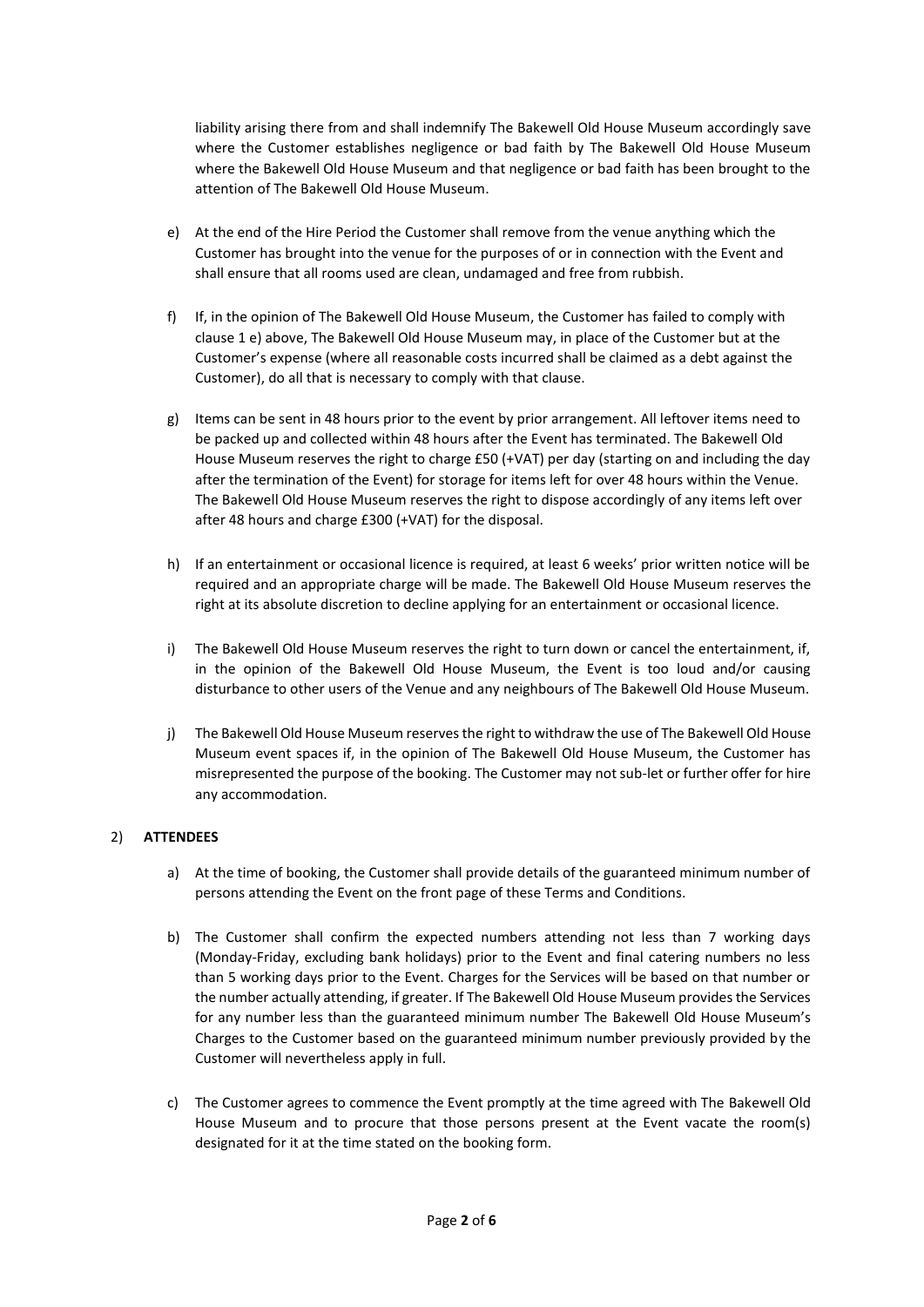- d) The Bakewell Old House Museum reserves the right to charge an additional £200 per hour or part thereof where Events overrun. If an Event overruns past 22.00 hours for an early evening hire or overruns past the midnight for a paranormal investigation (night) hire, The Bakewell Old House Museum will charge an additional £500 per hour or part thereof plus taxi fares for staff and volunteers. Please contact The Bakewell Old House Museum when making the booking if you require a longer Hire Period.
- e) The Customer shall ensure that those attending the Event are ready to be served their food at the time agreed and that meals are completed within any agreed time period.
- f) The Customer agrees to reimburse all expenses incurred by The Bakewell Old House Museum resulting from the Customer's breach of its obligations hereunder including (without limitation) any additional payments to staff and/or volunteers, such as taxi fares.

## 3) **CHARGES**

a) All charges for the Services will be the Charges quoted by The Bakewell Old House Museum at the time of booking (subject to any adjustment in accordance with these Terms and Conditions) or where no charge is quoted, the Charge listed in The Bakewell Old House Museum's published price list at the date of acceptance of the Customer's booking. See the website for current Charges.

- b) The Bakewell Old House Museum reserves the right to require a full non-refundable payment for room hire in advance. Deposit payable at the time of booking will be equal to 20% of the estimated total of the catering cost and the Charges due to The Bakewell Old House Museum (the "Deposit"). Any catering and other additional costs will be payable as specified on the first page of these Terms and Conditions. A booking will not be considered confirmed until The Bakewell Old House Museum has received full payment for the Charge. Time is of the essence for payment of the amounts due and The Bakewell Old House Museum reserves the right to cancel the provision of Services to any Event for which the amounts due hereunder have not been paid by the due dates.
- c) Customers shall pay the balance of any Charge over and above the amounts due pursuant to clause 3(a) above within 30 days of the invoice date. The Bakewell Old House Museum reserves the right to charge interest on overdue accounts above 30 days at a rate of 4% per annum above the base rate of Bank of England for the time being.
- d) All queries relating to amounts invoiced must be notified in writing to The Bakewell Old House Museum within 7 days of the date of the Event invoice.
- e) If the Customer fails to make payment of any Charges on the due date then, without prejudice to any other rights or remedy available to The Bakewell Old House Museum, The Bakewell Old House Museum shall without liability to the Customer, be entitled to cancel the provision of the Services and any orders for future Services from the Customer and charge the Customer for any Charges outstanding and the cost of recovery thereof.
- f) Payment by credit card will incur a charge of 3% of the total gross amount and can only be completed in person.

## 4) **CANCELLATION BY THE BAKEWELL OLD HOUSE MUSEUM**

The Bakewell Old House Museum may cancel the provision of the Services to an Event and forthwith terminate this Agreement and the rights granted to the Customer if:-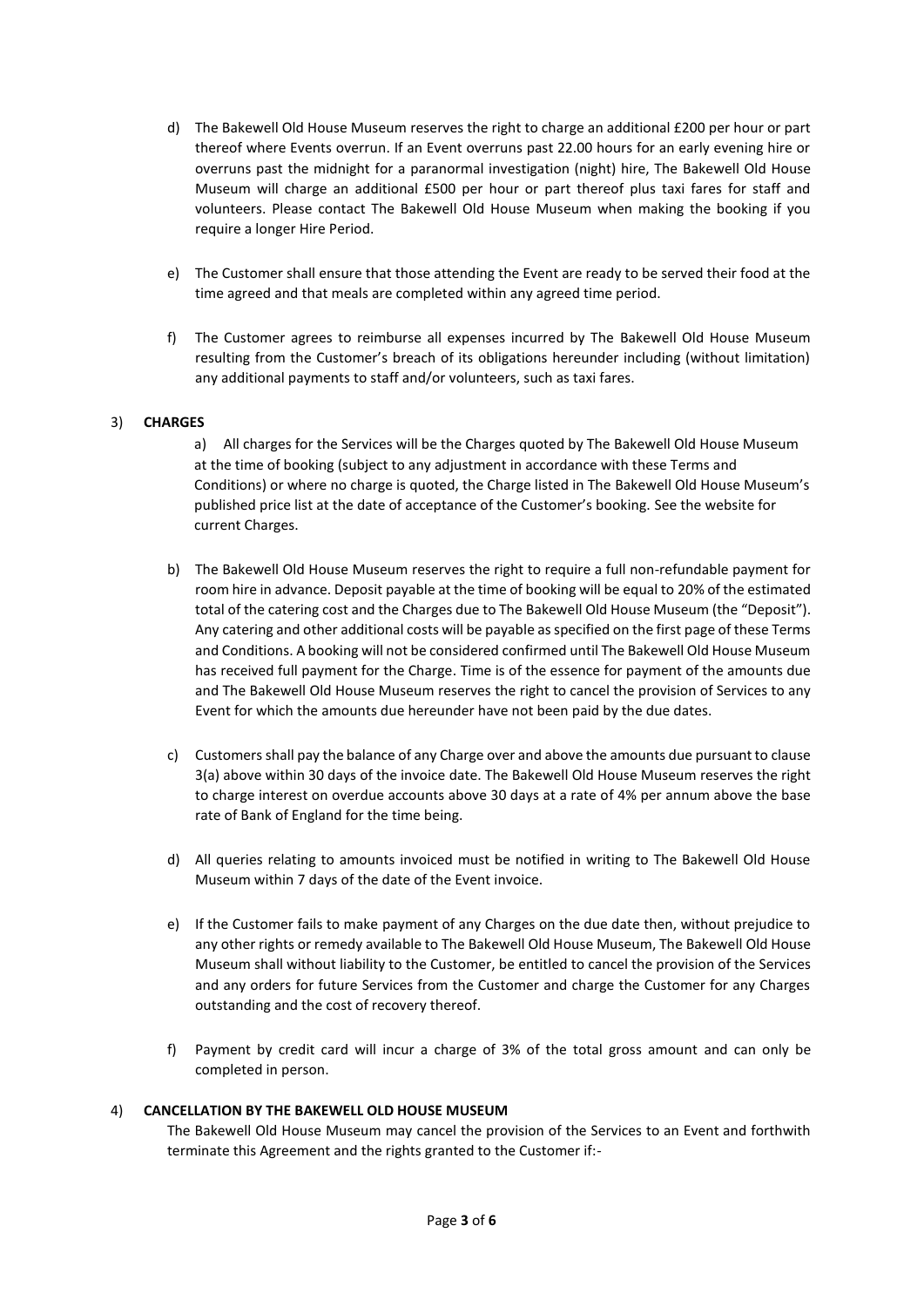- a) The Bakewell Old House Museum or part of The Bakewell Old House Museum must be closed for reasons beyond The Bakewell Old House Museum's control; or
- b) The Customer is already in arrears with any payment due to The Bakewell Old House Museum; and/or
- c) The Customer is in breach of any of these Terms and Conditions and fails to rectify such breach within 7 days of written request so to do by The Bakewell Old House Museum to the reasonable satisfaction of The Bakewell Old House Museum; and/or
- d) The Customer becomes insolvent or enters into liquidation or receivership or is subject to any similar process or is unable to pay its debts within the meaning of Section 123 of the Insolvency Act 1986 or any statutory modification or re-enactment thereof; and/or
- e) The Customer (being an individual) is adjudicated bankrupt or dies.

## 5) **CANCELLATION BY THE CUSTOMER**

- a) A confirmed booking shall only be deemed to be cancelled when The Bakewell Old House Museum receives written notification of the cancellation from the Customer.
- (i) Where a room hire booking is cancelled for any reason The Bakewell Old House Museum shall be entitled to retain the Charge paid to The Bakewell Old House Museum as follows: less than 7 days' written notice 0% refund; more than 7 days' written notice and less than 4 weeks' written notice 50% refund; and more than 4 weeks' written notice 100% refund. The Bakewell Old House Museum reserves the right to charge a £15 refund processing fee.

## 6) **LIABILITY**

The Bakewell Old House Museum shall not be liable to the Customer by reason of any delay in performing or any failure to perform any of The Bakewell Old House Museum's obligations in relation to the Services if such delay or failure is due to any cause beyond The Bakewell Old House Museum's reasonable control including (without limitation) Government intervention, strikes, acts of God, any act of terrorism, national or local disasters or war or any event causing the whole or part of The Bakewell Old House Museum to be closed to the public. In such circumstances the charges payable by the Customer may be subject to abatement by a fair and reasonable apportionment.

a) The Bakewell Old House Museum does not accept liability for loss or damage to any object, equipment, furniture, stock or other property of any sort brought into the Venue by the Customer or its guests, agents or visitors or hired by The Bakewell Old House Museum on the Customer's behalf howsoever such loss or damage may occur unless as a direct result of The Bakewell Old House Museum's negligence. All such property will remain under the care and control of the Customer and is entirely at the Customer's own risk.

- b) The Bakewell Old House Museum shall have no liability to the Customer for any consequential loss to the Customer arising out of or in connection with the provision of the Services pursuant to these Terms and Conditions and the total liability of The Bakewell Old House Museum for any other loss of the Customer shall not exceed the amount payable by the Customer for the Services.
- c) The Customer shall be liable for any loss, damage, personal injury or death arising out of or in connection with the Event, except to the extent that such loss, damage etc. is caused by the negligence of The Bakewell Old House Museum, its servants or agents and the Customer indemnifies The Bakewell Old House Museum against any claim brought against The Bakewell Old House Museum in relation to any such matters.
- d) The Customer shall be liable for any loss or damage caused to the Venue and the property, furnishings, paintings or objects in the Venue by any act or omission of the Customer, its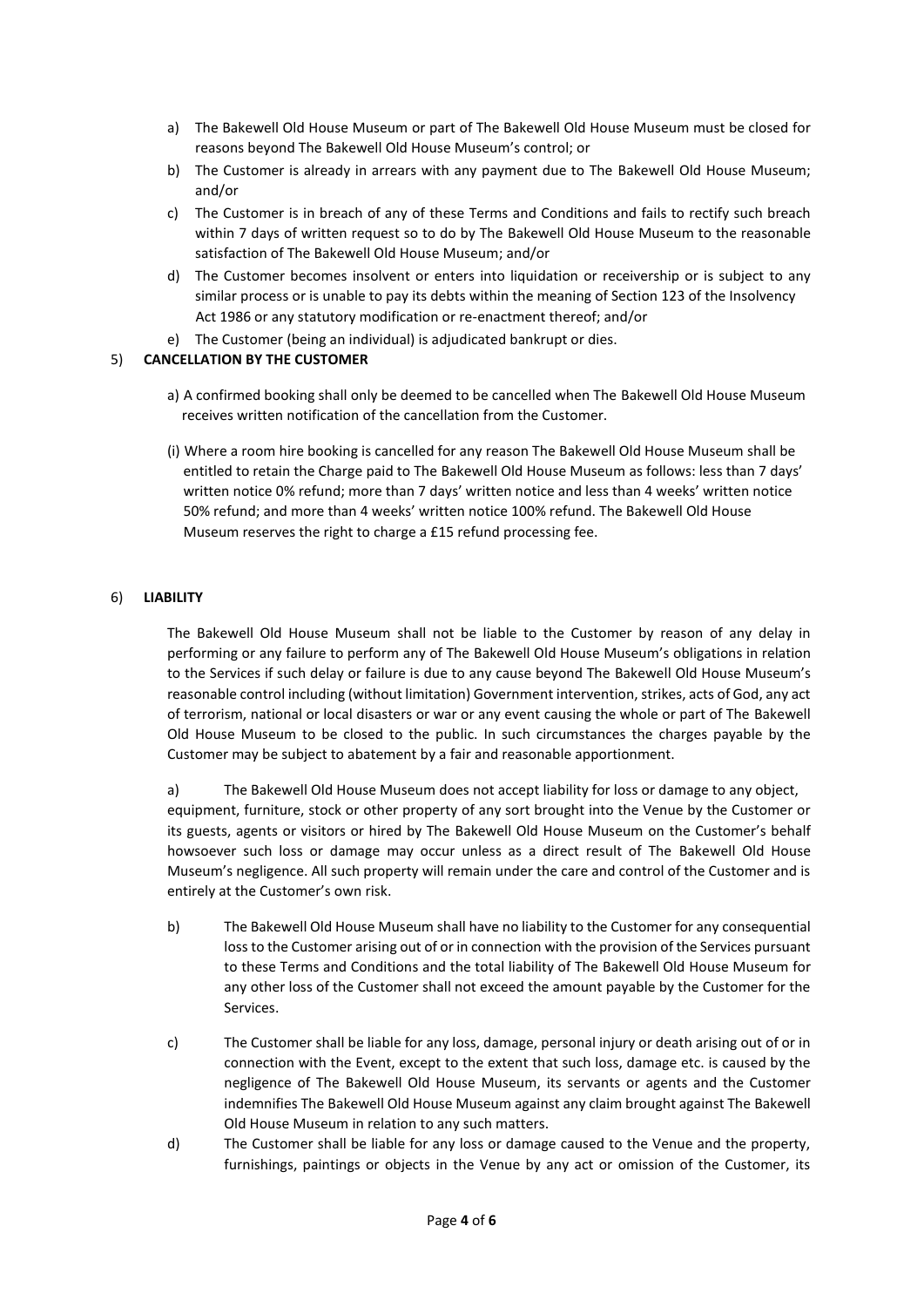subcontractors or guests, visitors, and/or those with its authority and shall pay to The Bakewell Old House Museum on demand the amount required to remedy any such damage to the reasonable satisfaction of The Bakewell Old House Museum

## 7) **HEALTH AND SAFETY**

The Customer must take instructions from The Bakewell Old House Museum's Duty Manager (or the nominated deputy for the occasion) and, while an Event is in progress. For Events with over 70 guests The Bakewell Old House Museum reserves the right to provide extra security and charge the Customer for the incidental costs. The Bakewell Old House Museum staff on duty will assume full control and responsibility for evacuation in the event that any security matter including bomb, fire or the behaviour of those attending warrants such action. The Customer shall not use or allow to be used any gas-supplied heaters, helium balloons, confetti, naked flames or anything similar in any part of the Venue.

- a) The Customer must comply with all the Venue's health and safety regulations. The Customer shall notify The Bakewell Old House Museum immediately on becoming aware of any accident or injury occurring at the Venue. Where an Event requires the provision of special services, e.g., additional electrical services, the Customer shall comply with any additional safety requirements imposed by The Bakewell Old House Museum. Blocking of access routes will not be permitted while delivering, setting up or breaking down for Events.
- b) All electrical equipment brought into the Venue must have a current Portable Appliance Test (PAT) Certificate. This must be presented to the Duty Manager on the day of the Event. In the absence of a Certificate, the Customer shall be obliged to use the equipment on site, should it be available, and will be charged accordingly. The Bakewell Old House Museum accepts no responsibility for any disruption to an Event should equipment not be available.

## 8) **INSURANCE**

a) The Customer shall take out before the event and maintain during the Hire Period public liability insurance, contents insurance (and employers' liability insurance where appropriate) in respect of its liabilities under these Terms and Conditions with an insurer approved by The Bakewell Old House Museum and for an amount of cover not less than five million pounds sterling.

b) The Customer shall, at the request of The Bakewell Old House Museum, produce before the Event

a certificate of such insurance for inspection by The Bakewell Old House Museum and proof that the relevant premium has been paid.

c) The Customer shall not do anything which will or might vitiate in whole or in part any insurance effected in respect of the Venue from time to time.

## 9) **GENERAL**

a) The Customer shall not use the "The Bakewell Old House Museum" logo in any of its advertising or publicity for the Event without the prior written approval of The Bakewell Old House Museum. The Customer will ensure that advertising and publicity material for the Event does not imply that the Event is endorsed or organised by The Bakewell Old House Museum without the prior written approval of The Bakewell Old House Museum. Two printed invitations (or equivalent documentation)